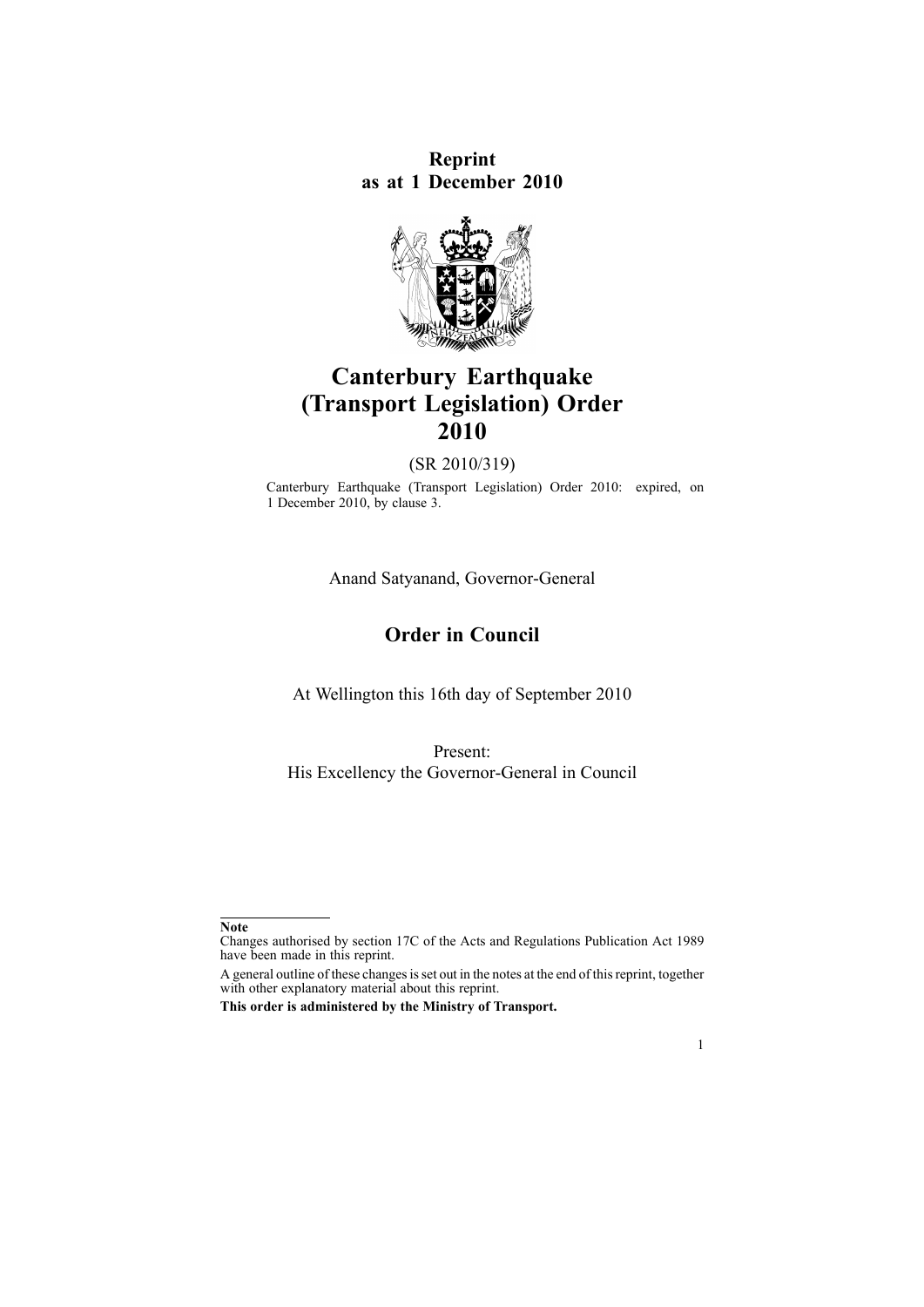<span id="page-1-0"></span>

| <b>Canterbury Earthquake (Transport)</b> | Reprinted as at |
|------------------------------------------|-----------------|
| <b>Legislation</b> ) Order 2010          | 1 December 2010 |

Pursuant to [section](http://www.legislation.govt.nz/pdflink.aspx?id=DLM3233036) 6 of the Canterbury Earthquake Response and Recovery Act 2010, His Excellency the Governor-General makes the following order acting—

- (a) on the advice and with the consent of the Executive Council; and
- (b) on the recommendation of the relevant Minister made in accordance with [section](http://www.legislation.govt.nz/pdflink.aspx?id=DLM3233036) 6(2) of that Act.

## **Contents**

 $D_{20}$ 

|                | $\mathbf{u} \in \mathcal{L}$ |
|----------------|------------------------------|
| Title          |                              |
| Commencement   | $\mathcal{D}$                |
| Expiry         |                              |
| Interpretation |                              |
| Exemption      |                              |

## **Order**

#### **1 Title**

This order is the Canterbury Earthquake (Transport Legislation) Order 2010.

#### **2 Commencement**

This order is deemed to have come into force on 4 September 2010.

## **3 Expiry**

This order expires on the close of 30 November 2010.

## **4 Interpretation**

In this order, unless the context otherwise requires,—

**heavy motor vehicle** has the same meaning as in [section](http://www.legislation.govt.nz/pdflink.aspx?id=DLM433619) 2(1) of the Land Transport Act 1998

**gross vehicle mass** has the same meaning as in Part 2 of the Land Transport Rule: Vehicle Dimensions and Mass 2002 **operator** has the same meaning as in [section](http://www.legislation.govt.nz/pdflink.aspx?id=DLM433619) 2(1) of the Land Transport Act 1998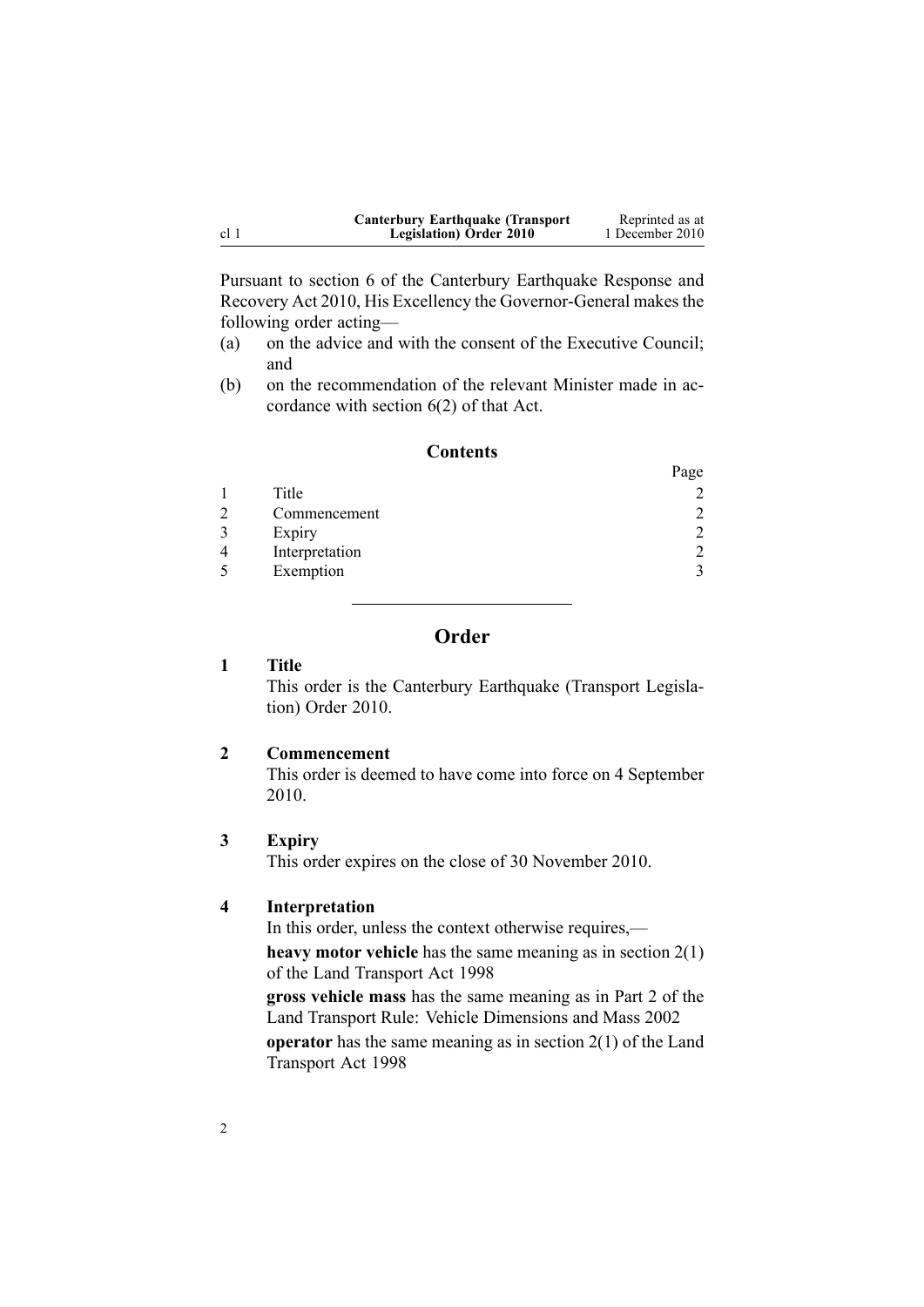#### <span id="page-2-0"></span>**relevant authority** means—

- (a) Christchurch City Council; or
- (b) Selwyn District Council; or
- (c) Waimakariri District Council.

#### **5 Exemption**

- (1) While this order is in force, <sup>a</sup> person who operates <sup>a</sup> heavy motor vehicle and complies with subclause (2) is exemp<sup>t</sup> from—
	- (a) sections 16 and 43 of the Land Transport Act 1998; and
	- (b) regu[lations](http://www.legislation.govt.nz/pdflink.aspx?id=DLM44377) 5(1) and [18](http://www.legislation.govt.nz/pdflink.aspx?id=DLM44762) of the Heavy Motor Vehicle Regulations 1974; and
	- (c) sections 4 and 5 of the Land Transport Rule: Vehicle Dimensions and Mass 2002.
- (2) To qualify for the exemption, the person must,—
	- (a) in the case of the period beginning on 4 September 2010 and ending with the close of 16 September 2010, apply for and be granted written authorisation in respec<sup>t</sup> of 1 or more specified motor vehicles by—
		- (i) the chief executive of the relevant authority; or
		- (ii) <sup>a</sup> person authorised for the purpose by the chief executive of the relevant authority:
	- (b) in the case of the period beginning on 17 September 2010 and ending with the close of 30 November  $2010, -$ 
		- (i) apply for and be granted written authorisation in respec<sup>t</sup> of 1 or more specified heavy motor vehicles by—
			- (A) the chief executive of the relevant authority; or
			- (B) <sup>a</sup> person authorised for the purpose by the chief executive of the relevant authority; and
		- (ii) carry <sup>a</sup> copy of the authorisation in the specified heavy motor vehicle; and
		- (iii) produce the copy of the authorisation to an enforcement officer on reques<sup>t</sup> by that enforcement officer; and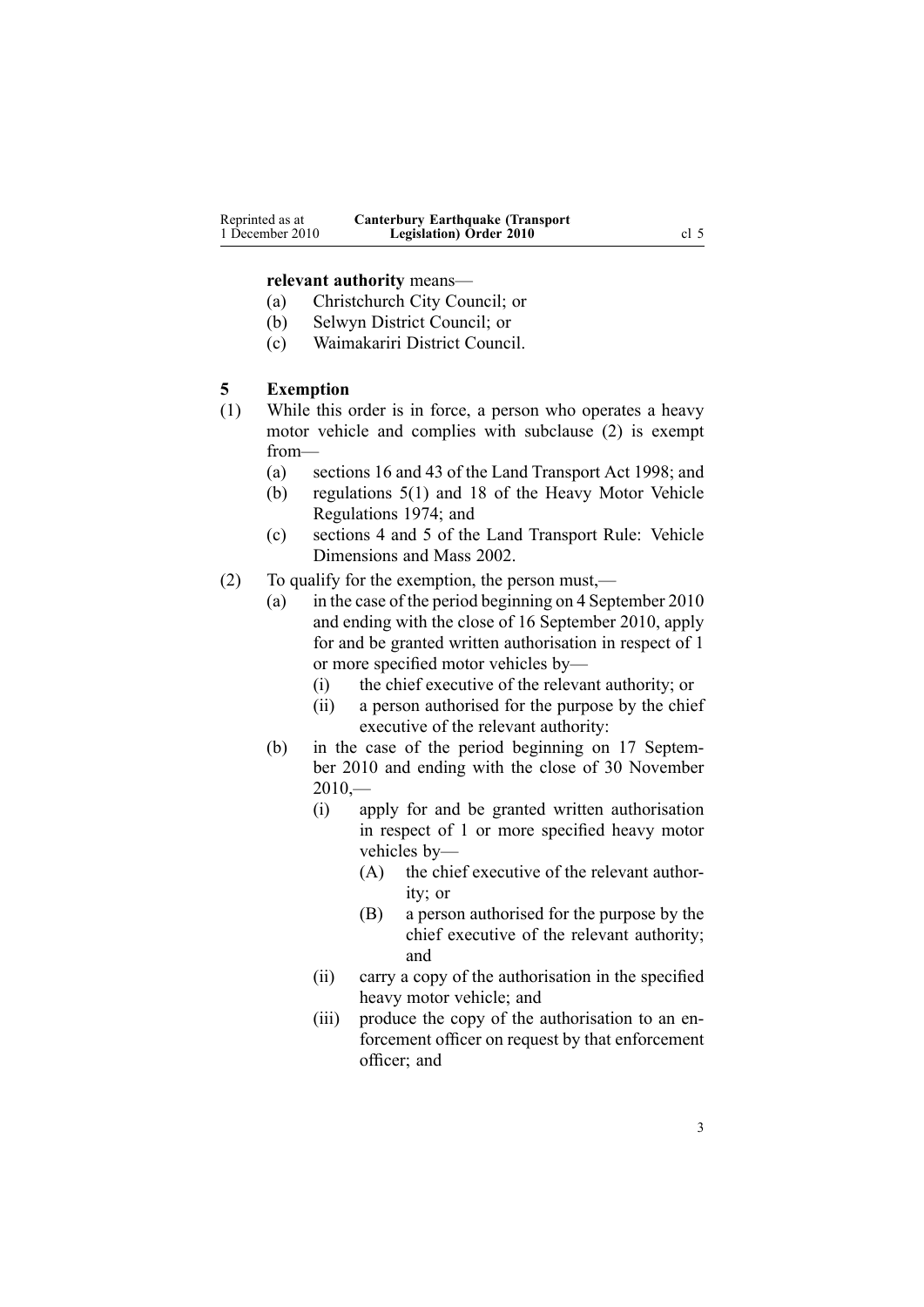| cl 5 | <b>Canterbury Earthquake (Transport</b> )<br><b>Legislation</b> ) Order 2010 | Reprinted as at<br>1 December 2010 |
|------|------------------------------------------------------------------------------|------------------------------------|
|      |                                                                              |                                    |

- (iv) operate the specified heavy motor vehicle in accordance with any terms and conditions specified in the authorisation.
- (3) Before granting an authorisation under subclause (2)(a), the chief executive or the person authorised by the chief executive for the purpose (as the case may be) must be satisfied that the specified heavy motor vehicle was operated as par<sup>t</sup> of the relevant authority's response to the Canterbury earthquake.
- (4) In granting an authorisation under subclause  $(2)(b)$ , the chief executive or the person authorised by the chief executive for the purpose (as the case may be)—
	- (a) must, before granting the authorisation,—
		- (i) take into account—
			- (A) the safety of other road users; and
			- (B) the safety of the public; and
			- (C) the potential effect on public property and private property, including any road, bridge, or other transport infrastructure to be used by the specified heavy motor vehicle; and
			- (D) the relevant authority's response to the Canterbury earthquake; and
			- (E) any relevant advice given by the New Zealand Transport Agency in response to the information provided under subparagraph (ii) or by <sup>a</sup> territorial authority in response to the information provided under subparagraph (iii); and
			- (ii) in relation to the operation of <sup>a</sup> specified heavy motor vehicle on any road, bridge, or other transpor<sup>t</sup> infrastructure that is par<sup>t</sup> of <sup>a</sup> State highway, inform the New Zealand Transport Agency of the authorisation; and
			- (iii) in relation to the operation of <sup>a</sup> specified heavy motor vehicle on any road, bridge, or other transpor<sup>t</sup> infrastructure that is not par<sup>t</sup> of <sup>a</sup> State highway and is inside the district of another territorial authority, inform that territorial authority of the authorisation; and

4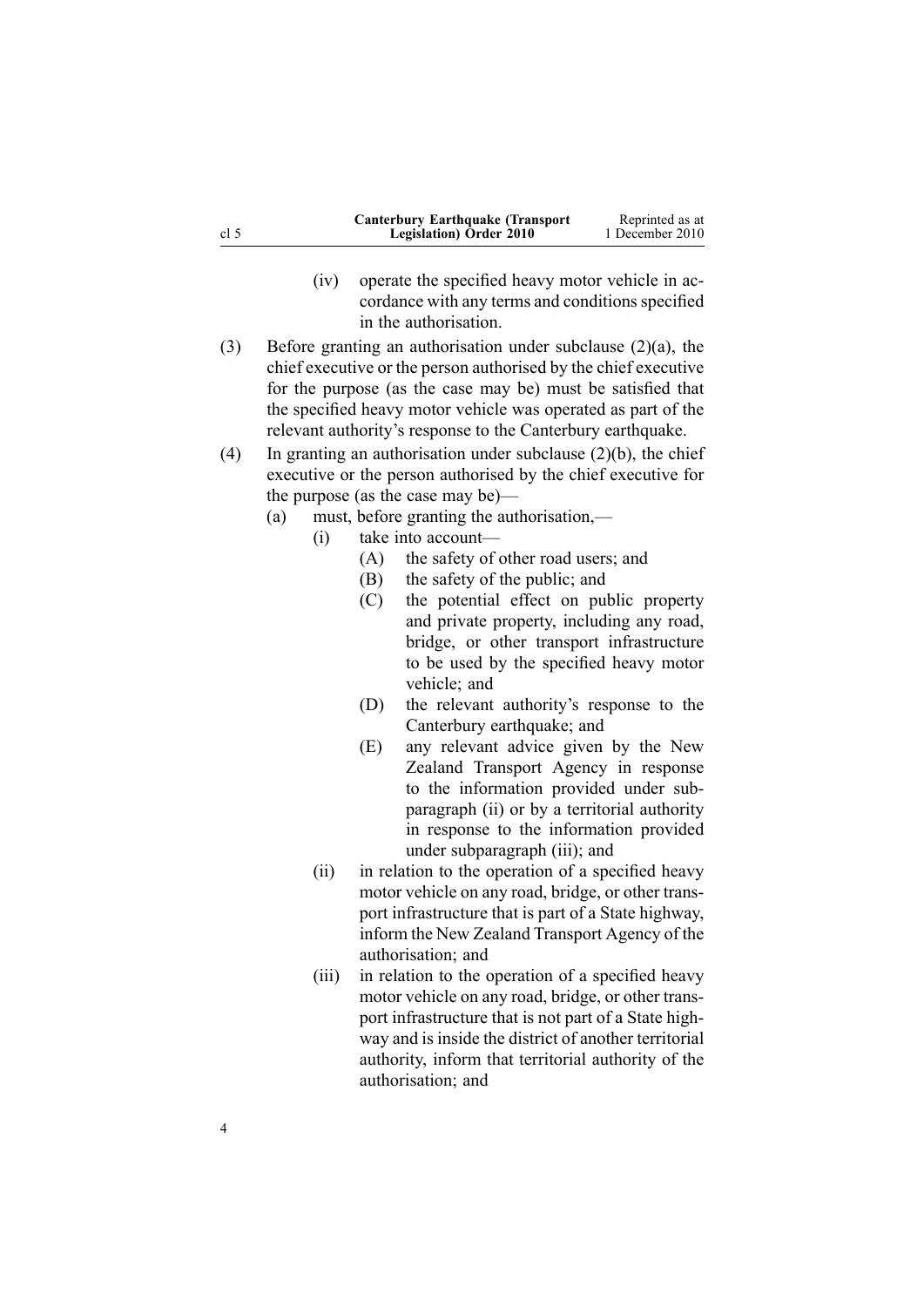| Reprinted as at | <b>Canterbury Earthquake (Transport</b> ) |                  |
|-----------------|-------------------------------------------|------------------|
| 1 December 2010 | <b>Legislation</b> ) Order 2010           | Explanatory note |

- (iv) be satisfied that any road, bridge, or other transpor<sup>t</sup> infrastructure that is to be used by the specified heavy motor vehicle can safely accommodate the operation of the specified heavy motor vehicle; and
- (b) must specify that the authorisation only applies to the specified heavy motor vehicle when the specified heavy motor vehicle is operated—
	- (i) as par<sup>t</sup> of the relevant authority's response to the Canterbury earthquake; and
	- (ii) at <sup>a</sup> weight that does not exceed the gross vehicle mass of the specified heavy motor vehicle; and
- (c) may specify any other terms and conditions regarding the operation of the specified heavy motor vehicle, including (but not limited to) where and when the specified heavy motor vehicle may be operated under the authorisation.
- (5) To avoid doubt, <sup>a</sup> relevant authority may gran<sup>t</sup> an authorisation that affects any road, bridge, or other transport infrastructure that is inside the district of another territorial authority.

Rebecca Kitteridge, Clerk of the Executive Council.

## **Explanatory note**

*This note is not par<sup>t</sup> of the order, but isintended to indicate its general effect.*

This Order in Council, which is deemed to have come into force on 4 September 2010 and expires on 30 November 2010, provides <sup>a</sup> means of exempting operators of heavy motor vehicles from certain provisions regarding heavy motor vehicles where those heavy motor vehicles are operated as par<sup>t</sup> of <sup>a</sup> relevant authority's response to the Canterbury earthquake. This Order in Council is made under the Canterbury [Earthquake](http://www.legislation.govt.nz/pdflink.aspx?id=DLM3233000) Response and Recovery Act 2010 and its effect is temporary.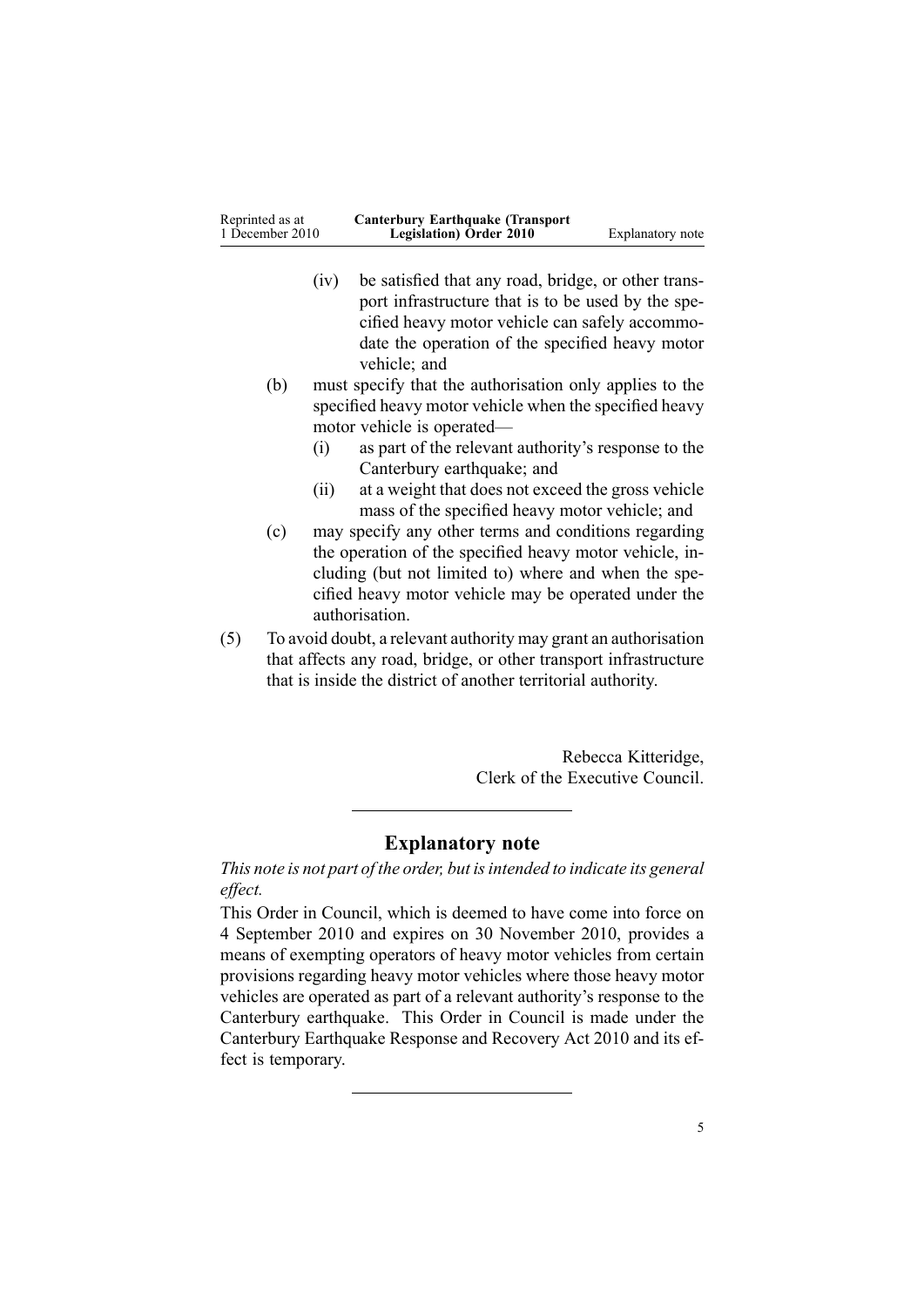| <b>Canterbury Earthquake (Transport</b> ) | Reprinted as at |
|-------------------------------------------|-----------------|
| <b>Legislation</b> ) Order 2010           | 1 December 2010 |

Issued under the authority of the Acts and [Regulations](http://www.legislation.govt.nz/pdflink.aspx?id=DLM195097) Publication Act 1989. Date of notification in *Gazette*: 16 September 2010.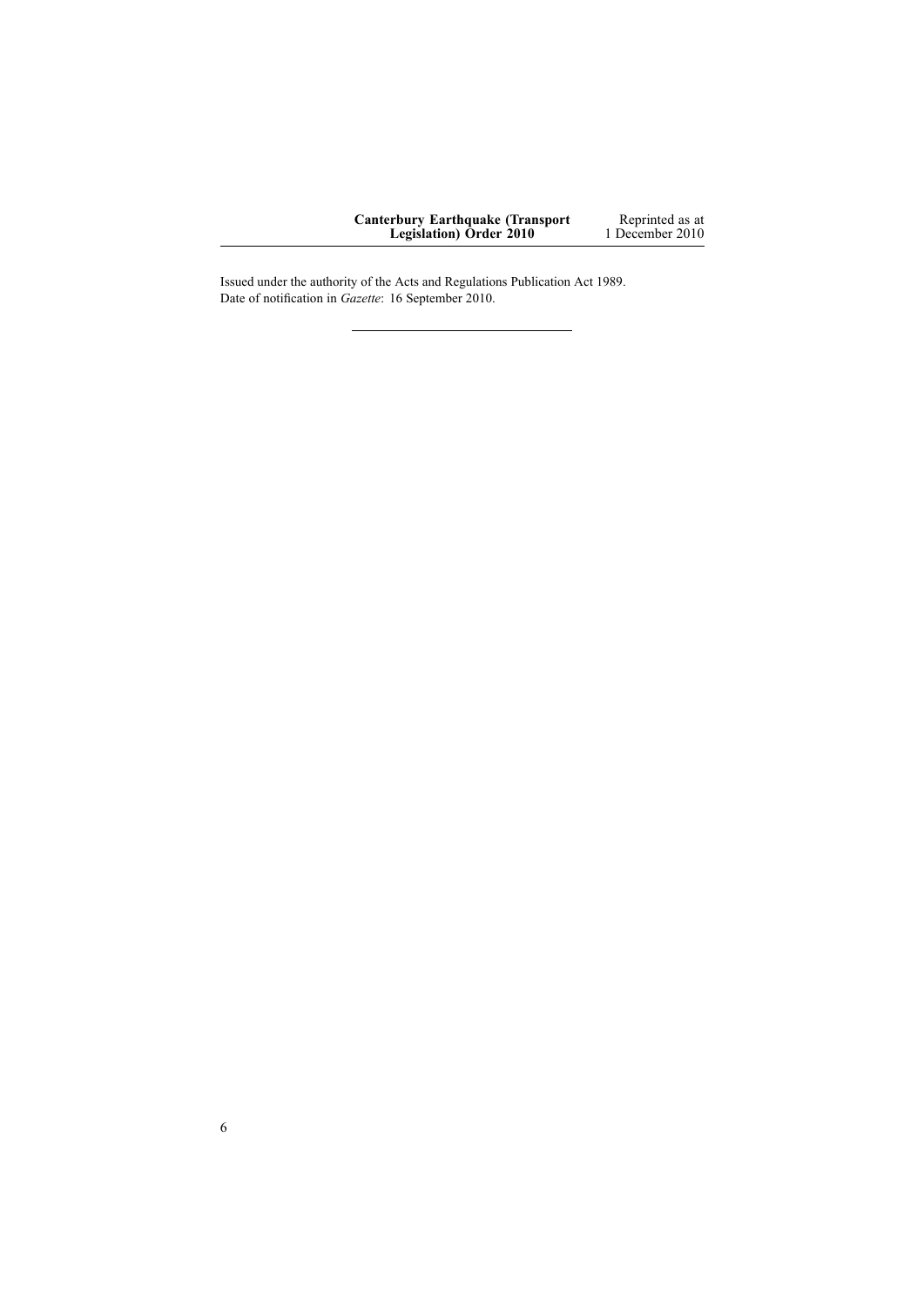## **Contents**

- 1 General
- 2 Status of reprints
- 3 How reprints are prepared
- 4 Changes made under section 17C of the Acts and Regulations Publication Act 1989
- 5 List of amendments incorporated in this reprint (most recent first)

## **Notes**

## *1 General*

This is <sup>a</sup> reprint of the Canterbury Earthquake (Transport Legislation) Order 2010. The reprint incorporates all the amendments to the order as at 1 December 2010, as specified in the list of amendments at the end of these notes.

Relevant provisions of any amending enactments that contain transitional, savings, or application provisions that cannot be compiled in the reprint are also included, after the principal enactment, in chronological order. For more information, *see* <http://www.pco.parliament.govt.nz/reprints/>.

## *2 Status of reprints*

Under [section](http://www.legislation.govt.nz/pdflink.aspx?id=DLM195439) 16D of the Acts and Regulations Publication Act 1989, reprints are presumed to correctly state, as at the date of the reprint, the law enacted by the principal enactment and by the amendments to that enactment. This presumption applies even though editorial changes authorised by [section](http://www.legislation.govt.nz/pdflink.aspx?id=DLM195466) [17C](http://www.legislation.govt.nz/pdflink.aspx?id=DLM195466) of the Acts and Regulations Publication Act 1989 have been made in the reprint.

This presumption may be rebutted by producing the official volumes of statutes or statutory regulations in which the principal enactment and its amendments are contained.

#### *3 How reprints are prepared*

A number of editorial conventions are followed in the preparation of reprints. For example, the enacting words are not included in Acts, and provisions that are repealed or revoked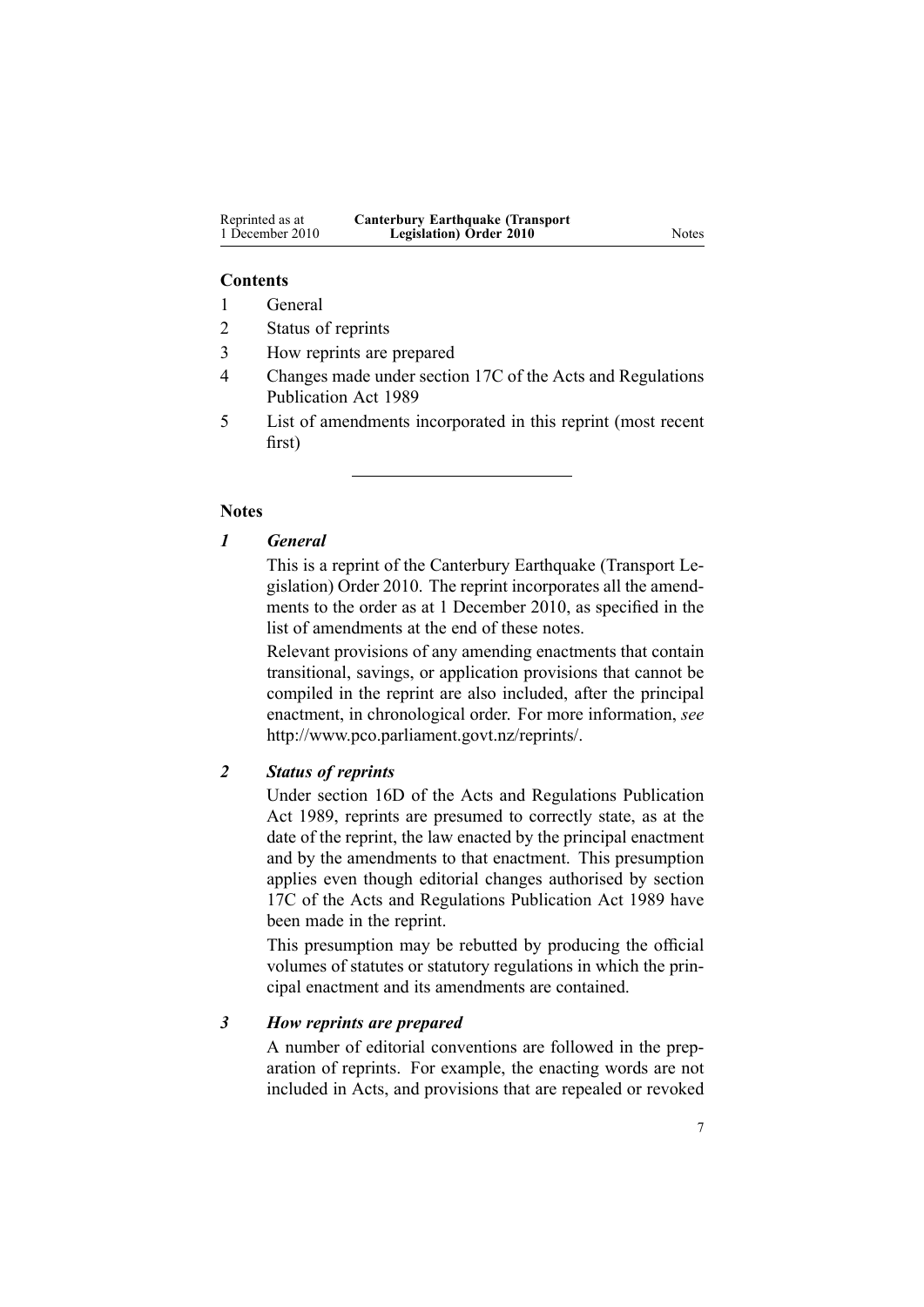| <b>Canterbury Earthquake (Transport)</b> | Reprinted as at |
|------------------------------------------|-----------------|
| <b>Legislation</b> ) Order 2010          | 1 December 2010 |

are omitted. For <sup>a</sup> detailed list of the editorial conventions, *see* [http://www.pco.parliament.govt.nz/editorial-conventions/](http://www.pco.parliament.govt.nz/editorial-conventions/ ) or Part 8 of the *Tables of New Zealand Acts and Ordinances and Statutory Regulations and Deemed Regulations in Force*.

## *4 Changes made under section 17C of the Acts and Regulations Publication Act 1989*

[Section](http://www.legislation.govt.nz/pdflink.aspx?id=DLM195466) 17C of the Acts and Regulations Publication Act 1989 authorises the making of editorial changes in <sup>a</sup> reprint as set out in [sections](http://www.legislation.govt.nz/pdflink.aspx?id=DLM195468) 17D and [17E](http://www.legislation.govt.nz/pdflink.aspx?id=DLM195470) of that Act so that, to the extent permitted, the format and style of the reprinted enactment is consistent with current legislative drafting practice. Changes that would alter the effect of the legislation are not permitted.

A new format of legislation wasintroduced on 1 January 2000. Changesto legislative drafting style have also been made since 1997, and are ongoing. To the extent permitted by [section](http://www.legislation.govt.nz/pdflink.aspx?id=DLM195466) 17C of the Acts and Regulations Publication Act 1989, all legislation reprinted after 1 January 2000 is in the new format for legislation and reflects current drafting practice at the time of the reprint.

In outline, the editorial changes made in reprints under the authority of [section](http://www.legislation.govt.nz/pdflink.aspx?id=DLM195466) 17C of the Acts and Regulations Publication Act 1989 are set out below, and they have been applied, where relevant, in the preparation of this reprint:

- • omission of unnecessary referential words (such as "of this section" and "of this Act")
- • typeface and type size (Times Roman, generally in 11.5 point)
- • layout of provisions, including:
	- •indentation
	- • position of section headings (eg, the number and heading now appear above the section)
- • format of definitions (eg, the defined term now appears in bold type, without quotation marks)
- • format of dates (eg, <sup>a</sup> date formerly expressed as "the 1st day of January 1999" is now expressed as "1 January 1999")

Notes